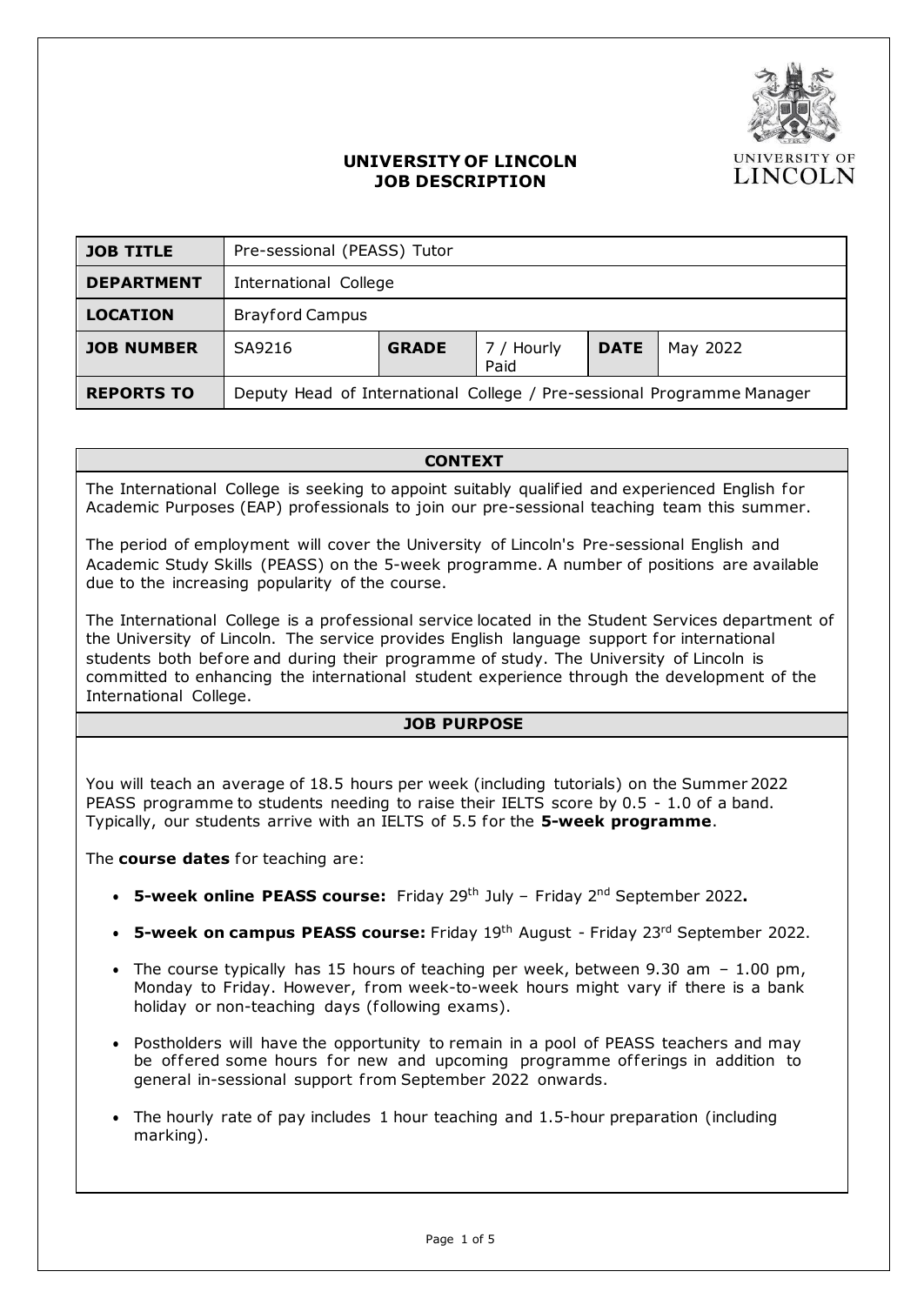# **KEY RESPONSIBILITIES**

## **Planning & Organising**

Liaise with the Deputy Head of International College and the Pre-sessional Programme Coordinators to prepare, plan and teach lessons to a high standard, based on the scheme of work provided by the International College.

## **Classroom Discipline**

To maintain classroom discipline, keep classrooms safe and tidy, maintain student and personal punctuality and begin and end lessons according to the timetable.

#### **Administration**

Share the newly developed materials on the shared drive / VLE and ensure that changes made to the programme are communicated to the team.

Ensure that any material in relation to the assessments is collated and distributed in a timely and secure manner.

Work with the International College Administrative Team to coordinate and disseminate the results of the assessments undertaken, ensuring all processes tie in the University's policies in relation tothe UKVI and Visa Compliance.

Complete individual student reports providing relevant feedback and gradings as directed by the Pre-sessional coordinators.

#### **Other**

Participate and contribute to Pre-sessional team meetings every Friday.

**In addition to the above, undertake such duties as may reasonably be requested and that are commensurate with the nature and grade of the post.**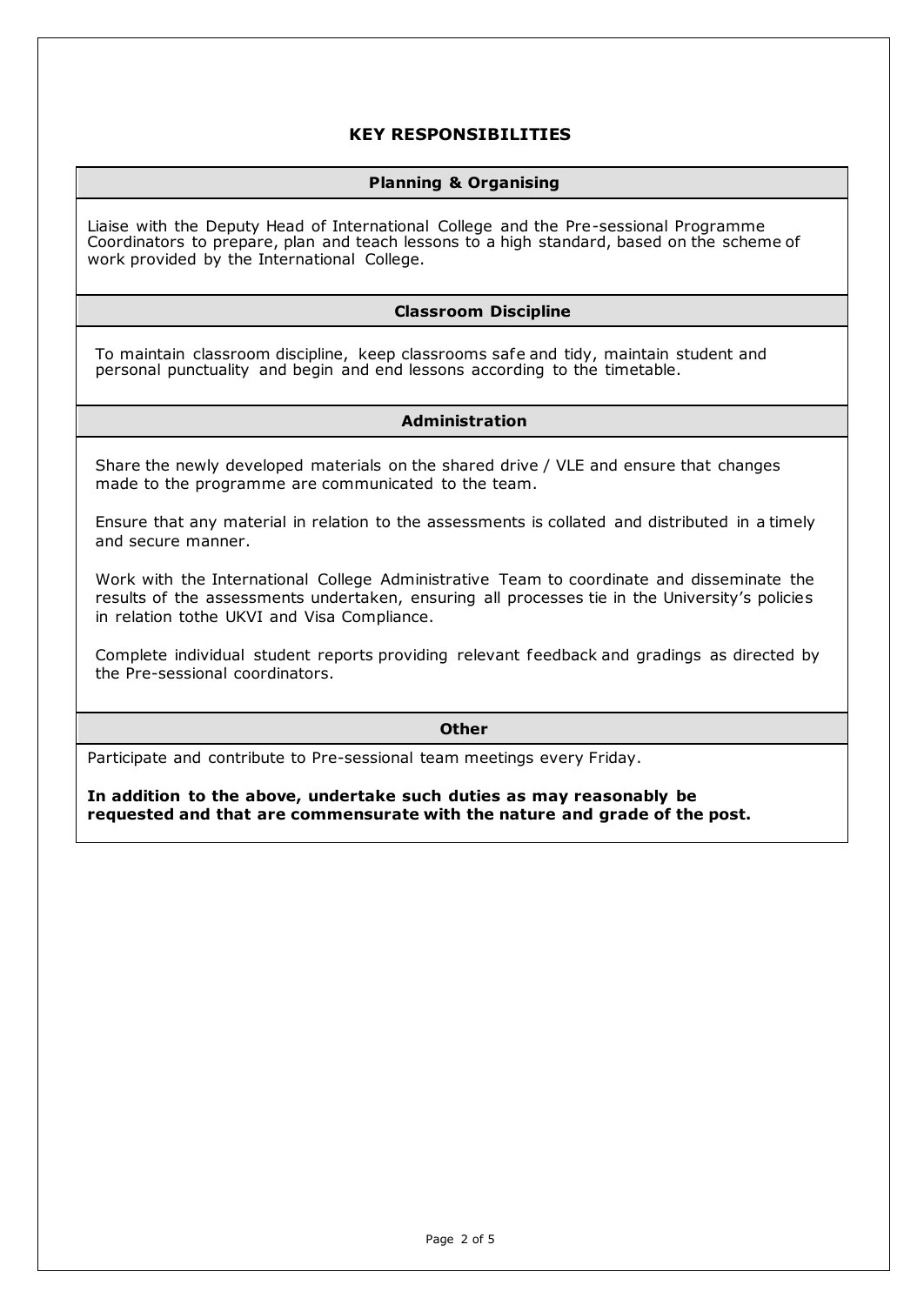# **ADDITIONAL INFORMATION**

## **Scope and dimensions of the role**

As an experienced EAP Tutor, you will be required to manage your own time and determine priorities in order to achieve the required output.

| Key working relationships/networks                                         |                 |  |  |
|----------------------------------------------------------------------------|-----------------|--|--|
| <b>Internal</b>                                                            | <b>External</b> |  |  |
| Head of the International College                                          |                 |  |  |
| Deputy Head of International College / Pre-<br>sessional Programme Manager |                 |  |  |
| Pre-sessional Programme coordinators                                       |                 |  |  |
| International College Administrators                                       |                 |  |  |
| Other services - university library,                                       |                 |  |  |
| ICT, Student Support Centre, Student                                       |                 |  |  |
| Wellbeing Centre, Health Centre                                            |                 |  |  |
|                                                                            |                 |  |  |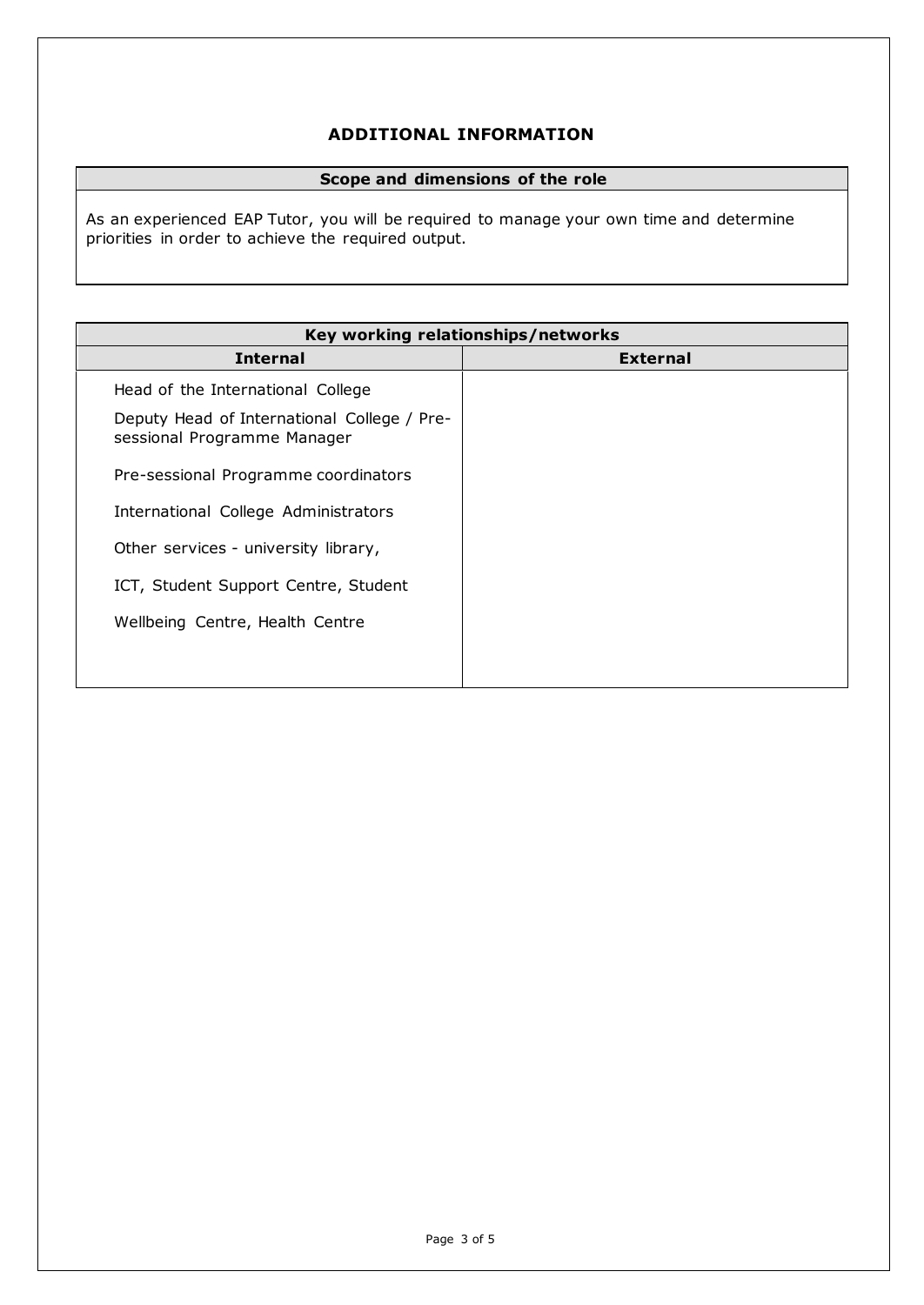

# **UNIVERSITY OF LINCOLN PERSON SPECIFICATION**

| JOB TITLE   Pre-sessional (PEASS) Tutor | JOB NUMBER   SA9216 |  |
|-----------------------------------------|---------------------|--|

| <b>Selection Criteria</b>                                                                                                                              | <b>Essential</b><br>$(E)$ or<br><b>Desirable</b><br>(D) | <b>Where Evidenced</b><br><b>Application (A)</b><br>Interview (I)<br><b>Presentation (P)</b><br><b>References (R)</b> |  |
|--------------------------------------------------------------------------------------------------------------------------------------------------------|---------------------------------------------------------|-----------------------------------------------------------------------------------------------------------------------|--|
| <b>Qualifications:</b>                                                                                                                                 |                                                         |                                                                                                                       |  |
| An Honours degree or equivalent experience                                                                                                             | E                                                       | A                                                                                                                     |  |
| Cambridge ESOL DELTA (or equivalent) teaching award or<br>a Postgraduate qualification in a relevant EAP/EFL area                                      | D                                                       | A                                                                                                                     |  |
| Significant experience of working in EAP (English<br>for Academic Purposes) at Higher Education level                                                  | Е                                                       | <b>AIP</b>                                                                                                            |  |
| Experience in creating English language teaching and<br>learning materials                                                                             | E                                                       | <b>AIP</b>                                                                                                            |  |
| Experience of language assessment and testing strategies                                                                                               | E                                                       | AI                                                                                                                    |  |
| Experience of creating on-line/digital teaching and learning<br>materials                                                                              | D                                                       | AI                                                                                                                    |  |
| <b>Skills and Knowledge:</b>                                                                                                                           |                                                         |                                                                                                                       |  |
| Developed knowledge of language testing and<br>assessment practices in EAP                                                                             | Е                                                       | AI                                                                                                                    |  |
| Sound interpersonal, instructional and presentational<br>communication skills                                                                          | E                                                       | AI                                                                                                                    |  |
| Ability to work independently, but also work effectively<br>as a member a wider team                                                                   | E                                                       | <b>AIPR</b>                                                                                                           |  |
| Excellent IT skills including competence in the production<br>of web-based/electronic materials, presentation software<br>and any relevant IT packages | D                                                       | AIP                                                                                                                   |  |
| In-depth knowledge of EAP conventions and practices                                                                                                    | E                                                       | <b>AIP</b>                                                                                                            |  |
| <b>Competencies and Personal Attributes:</b>                                                                                                           |                                                         |                                                                                                                       |  |
| Ability to work independently and with teams involved in<br>international student support.                                                             | Е                                                       | <b>AIR</b>                                                                                                            |  |